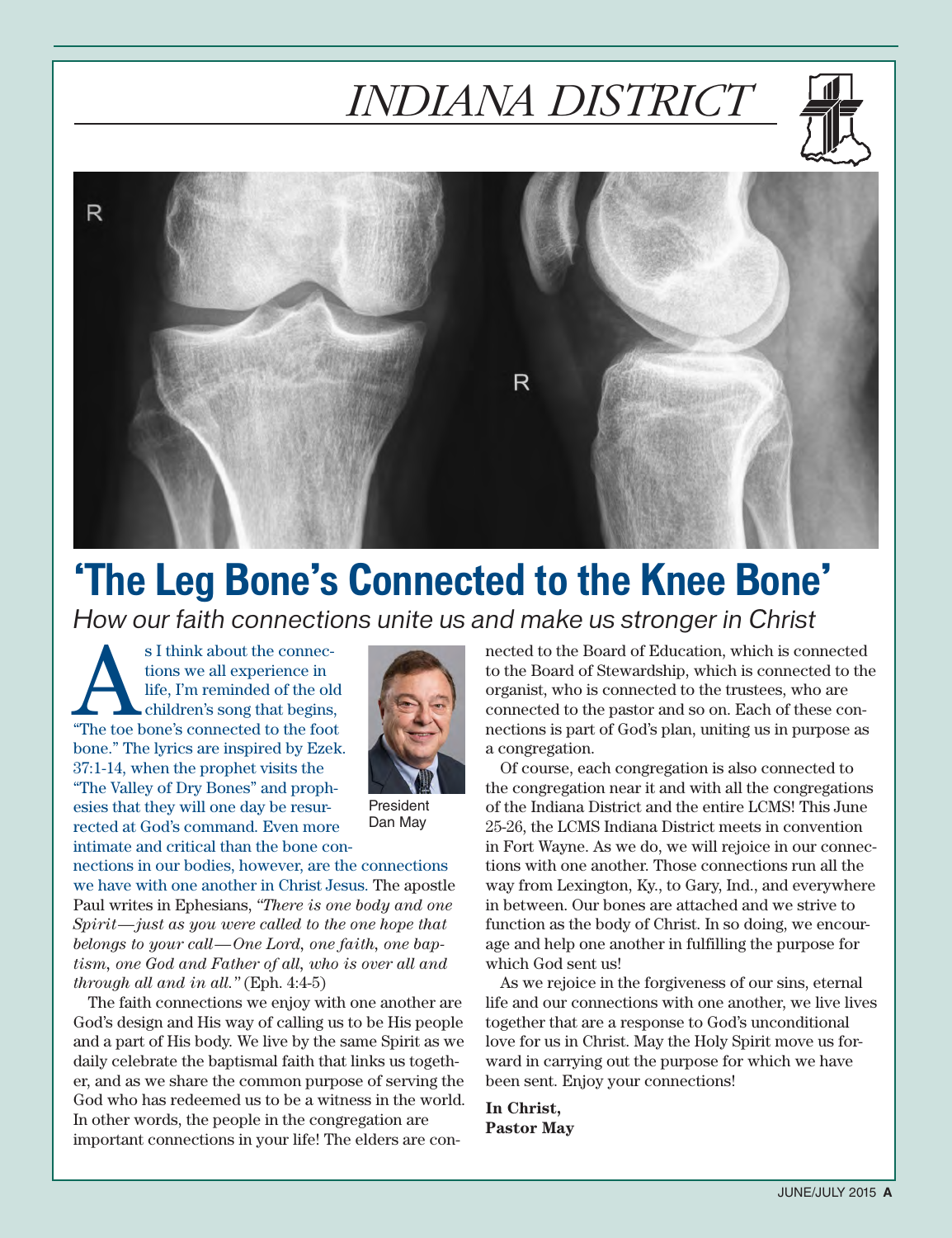# *Outreach*

# **FEEDING THE HUNGRY**

*Resurrection Lutheran Church embodies convention theme*



I f ever a congregation embodied the "One in Spiri<br>and Purpose" district convention theme, it would<br>have to be Resurrection Lutheran Church,<br>Louisville, Ky. Aptly named, Resurrection has<br>risen from a congregation that had f ever a congregation embodied the "One in Spirit and Purpose" district convention theme, it would have to be Resurrection Lutheran Church, Louisville, Ky. Aptly named, Resurrection has and has become a thriving faith community of Caucasian, Sudanese, Native-American and African-American people. And while it began as a mission church, Resurrection is now reaching out to starving people throughout the world by sending humanitarian aid to orphans and refugees and communicating the Good News of the Gospel in war-ravaged South Sudan.

The church's outreach is a natural extension of and compassionate response to the Sudanese people in the congregation, who initially were seeking space for worship in their native tongue. Led by Rev. John Ater, president of the newly formed South Sudan Lutheran Church Mission (SSLCM), these Sudanese people have since embraced the Lutheran faith and become members of The Lutheran Church—Missouri Synod. Rather than operating as two separate congregations, the church has made the decision to unite into one parish with two services — one in English on Sunday morning and one in Dinka on Sunday afternoon. They also offer frequent worship opportunities in a combined service, spoken in English and Dinka.

"I didn't think that having two separate congregations was best," the Rev. Dr. Curtis Peters said. "With everyone committed as a single congregation, we have become a picture of the oneness that exists within the body of Christ. Yes, we are different people from different nations who speak different languages, but we have found unity within the

Church." The united parish expresses that oneness in fellowship meals, youth-group activities and vacation Bible school, as well as in its partnership with Kids Against Hunger–Louisville, headquartered on campus.

Taking full advantage of the existing facilities on campus, the congregation is renovating what was formerly a school — complete with gymnasium and kitchen — and a parsonage, turning the space into "mission control" for the outreach that extends well beyond their small corner of the world. Through Kids Against Hunger–Louisville, 14,000 volunteers have packaged and helped distribute 2.5 million nutrientrich meals to 12 different countries since 2012. In partnership with A Child's Hope International, 900,000 of these meals have been delivered to war-torn South Sudanese orphanages and hospitals.

The relief has sent a clear message of hope to the Sudanese churches in the area. "People are very excited," Ater said. After a recent trip to South Sudan, Ater reports that the food is coming at a good time, saving lives that would have been lost to starvation. "So the people are very excited," he says. "This God gift has increased interest for people in South Sudan to be part of The Lutheran Church—Missouri Synod."

To learn more about the outreach to South Sudan and how you can help reach these hurting and hungry people, visit **www.hopeforsouthsudan.org**.



**Children in a South Sudanese orphanage gather for a meal, thanks to the support they've received from Kids Against Hunger–Louisville. Working in joint partnership, Kids Against Hunger and Resurrection have sent 900,000 meals in the last 15 months to this war-ravaged country.**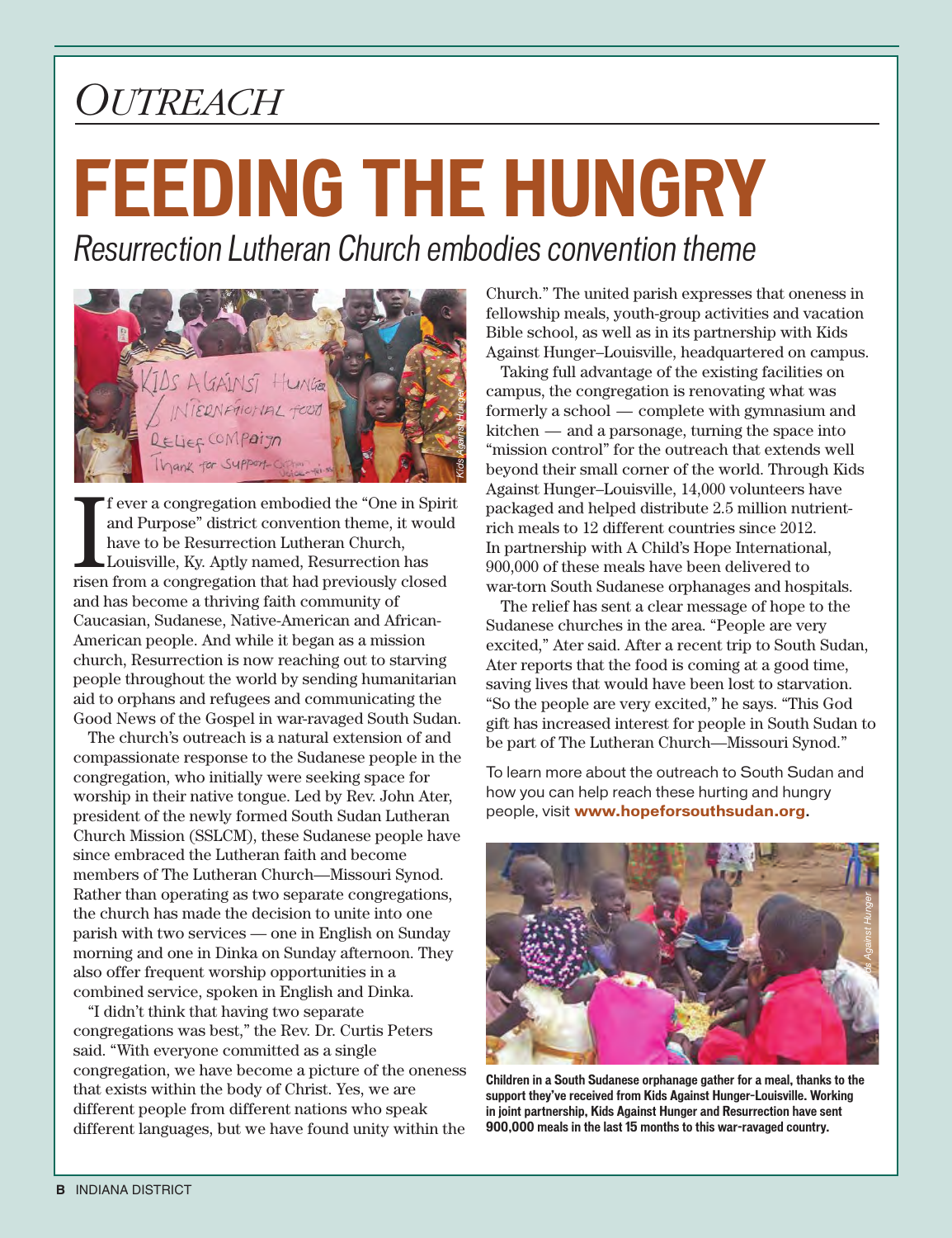# *stewardship INDIANA DISTRICT*

# **What are you good at?**

Using your strengths to benefit God's kingdom



McDonald's … what are they good at? I always thought they specialized in burgers and fries. But lately, they have expanded their menu to include café-style drinks, sandwich wraps, salads and something called "cuties." I even hear in some places they are experimenting with offering their breakfast meals all day long. Growing up in the 1950s and 60s, I never thought that McDonald's

**Ken Schilf** for the Council of Resources

would be open for breakfast, let alone 24 hours a day!

So what are they good at? I still like to order burgers. But when I recently went through their drive-through, I didn't see my Bacon McDouble on their Dollar Menu. "Oh, we have that," said the speaker, "we just can't

fit everything on the menu." In trying to be all things to all people, they couldn't post what used to be their standard fare.

So what are *you* good at? At your church, you are probably asked to do a number of different things, as I am. Do you have trouble saying "No"?

"Hi, I'm Ken. And I have trouble saying no!" Why is that? Will we feel guilty because we think

### **Prayer List for June**

**Week of June 8** • Ohio District • Circuit 10 • Emmanuel (Soest), Fort Wayne • St. John, Monroeville • Bethlehem, Ossian • New Hope, Ossian • Faith, Roanoke

• Prince of Peace, Hartford City • Mission: Tamil Indian, Indianapolis • RSO: Wittenburg Village

• Concordia, Hammond • St. Paul, Munster • Trinity, Hammond • Redeemer, Highland

#### **Week of June 1**

- Northwest District
- Circuit 5
- Our Redeemer, South Bend
- St. Paul, South Bend
- Redeemer, Warsaw
- St. Paul, Mishawaka
- Prince of Peace, Goshen
- St. Peter's, Warsaw
- Mission: African Immigrants, Concordia, Louisville

#### • RSO: Valparaiso University

#### **Week of June 29**

- Rocky Mountain District
- Circuit 1
- Grace, Dyer
- St. Paul, East Chicago



we're letting our church down and turning our back on Christ?

Recently, I was asked to coordinate the church's golf league. I love golf and do have administrative skills, but I felt that others could step forward. So instead of having one person do it all, we have a team of four people running the league. (How ironic — a foursome organizing a golf league!) Nevertheless, that freed me up to continue to help my church in another area developing relationships, which I feel is one of my strengths.

So what is your strength or gift that you can use at your church to help your pastor(s) in sharing Christ with your fellow members and people in your

> community? 1 Timothy 4 tells us, *"Do not neglect the gift you have."* In other words, use the gift that you have received from God to bring forth the fruits

of the Spirit, such as love, joy, peace, patience, kindness, goodness,

faithfulness, gentleness and selfcontrol. (You can find this list of gifts that God has given to all Christians in 1 Corinthians 12.) I would suggest that you not be

like McDonald's and try to be all things to all people. Instead, zero in on the strength or gift that God has given you and use it to benefit God's Kingdom here on earth.

### • Oklahoma District • Circuit 12

• Christ, Anderson

**Week of June 15**

- Emanuel, Arcadia
- St. Peter, Huntington
- Good Shepherd, Kokomo
- Our Redeemer, Kokomo
- Zion, Kokomo

• Trinity, Lowell • Peace, Schererville • Mission: Liberian Children's

Mission

- Mission: Burmese, Karen, Vietnamese, Fort Wayne
- RSO: Bethesda Lutheran Communities, Fort Wayne

#### **Week of June 22**

- Pacific Southwest District
- Circuit 16
- Faith, Bloomington
- University, Bloomington
- Faith, Columbus
- Grace, Columbus
- St. John's, White Creek
- St. Paul, Columbus
- St. Peter's, Columbus
- Mission: Gypsy Ministry, Fort Wayne

• RSO: Camp Lutherhaven,

Albion

- RSO: Camp Lakeview, Seymour
	- JUNE/JULY 2015 **C**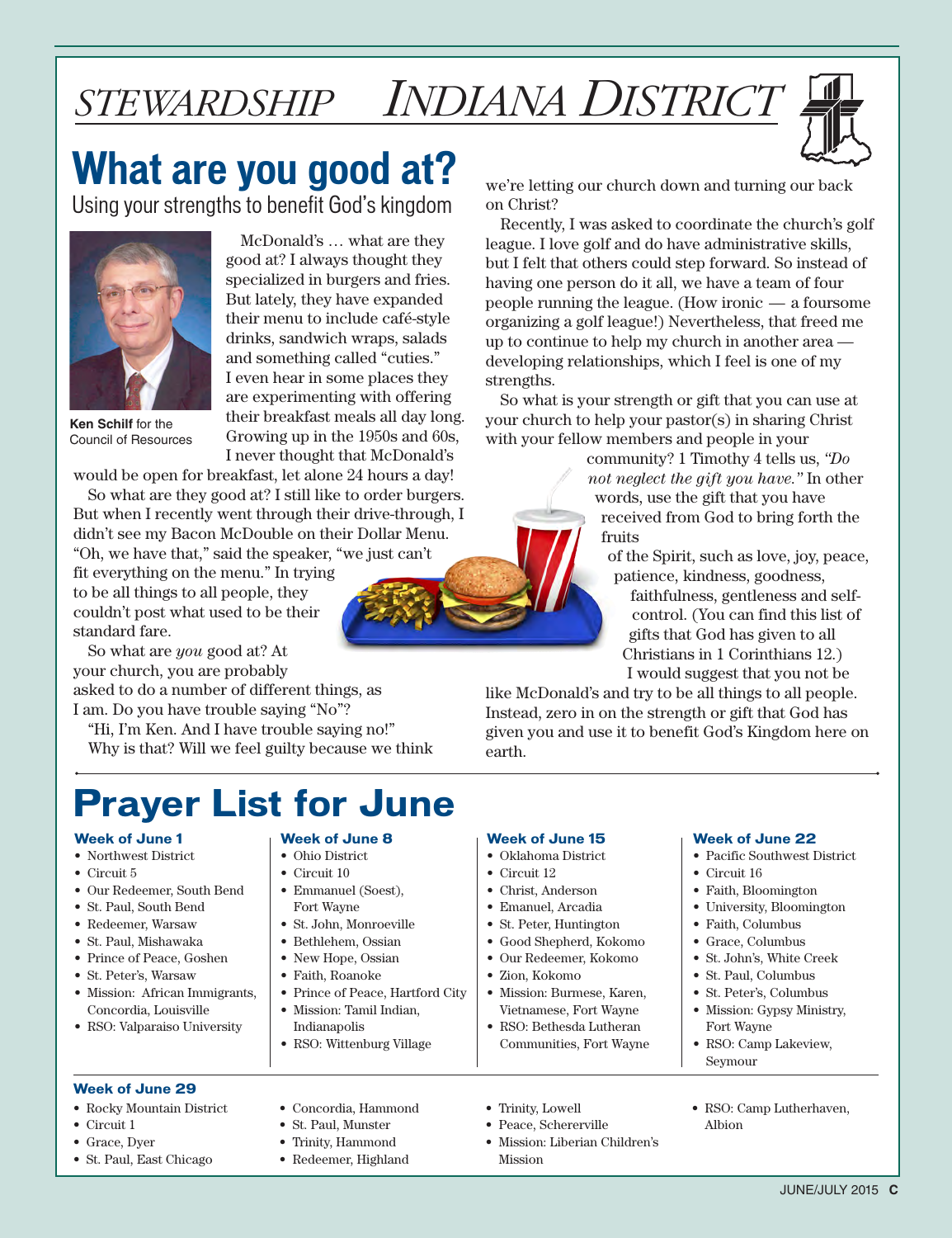# *education*

# **One in Spirit and Purpose**

How Christian educators have embraced our convention theme throughout the past three years



Executive Counselor for Christian Education

**"There is one body and one Spirit—just as you were called to the one hope that belongs to your call — one Lord, one faith, one baptism, one God and Father of all, who is over all and through all and in all"** (Eph. 4:4-6). We are rapidly bringing to a close another triennium. During this three-year period, God's people have worked together to share Jesus Christ with one another and their respective

congregations through worship, Bible study and Christian education. Allow me this opportunity to pen how Christian educators have embraced the convention theme, "One in Spirit and Purpose," throughout the past three years.

#### **Academic Excellence**

Accreditation has helped Christian administrators and teachers partner together to enhance instruction and advance the Gospel of Jesus Christ. Through the National Lutheran School Accreditation or AdvancED/NLSA dual accreditation, young adults and children have access to the best possible Christian school in their community. All 44 district Lutheran elementary and three Lutheran high schools have achieved this status. NLSA-accredited earlychildhood centers are also increasing in number in the Indiana District.

### **Professional Conferences**

Whether Christian educators gather together at the Indiana District Teacher, Early-Childhood, DCE or All-Church Worker conferences, these meetings afford commissioned ministers the opportunity for worship, Christian fellowship and professional growth in their particular area of ministry.

### **Shared Partnerships**

Our partnerships are fostered through principal and DCE cluster meetings in all four Indiana District geographical regions, through the Lutheran School Partnership and through the collective efforts of ordained, commissioned and laity working together to share Jesus. God has blessed that partnership through many building expansions and new starts, initiatives and programs.

#### **Student Instruction**

Grounded in their Baptism, Christian educators live in peace and know that they are redeemed and restored servant leaders through Jesus Christ, their Lord and Savior. Because of this Christian instruction, young adults and children leave their schools or Bible classes more equipped to bring the Gospel message to their families, congregational members and communities.

We can be thankful, not only at the close of another triennium, but at all times, for our God is always faithful and we are heirs to His kingdom and will live forever.

### **Prayer List for July**

#### **Week of July 6**

- SELC District
- Circuit 6
- Trinity, Auburn
- Immanuel, Avilla
- St. John, Columbia City
- Zion, Columbia City
- Zion, Corunna
- Clear Lake, Fremont
- Zion, Garrett
- Mission: Burmese Buddists, LAMB, Fort wayne
- RSO: Cedar Lake Lodge, LaGrange, Ky.

#### **Week of July 13**

- South Dakota District
- Circuit 12
- St. James, Marion
- Grace, Muncie
- St. John, Peru
- Emanuel, Tipton
- Zion, Wabash
- Mission: Burmese Muslims, LAMB, Fort Wayne
- RSO: Cross Connections, Fort Wayne

#### **Week of July 20**

- South Wisconsin District
- Circuit 16
- Good Shepherd, Franklin
- St. Paul, Jonesville
- Prince of Peace, Martinsville • Shepherd of the Hills, Morgantown
- St. Mark, Shelbyville
- St. Peter, Waymansville
- Trinity, Ellettsville
- Mission: Karen (Burmese) Southwest, Fort Wayne
- RSO: Hands of Mercy, Fort Wayne

#### **Week of July 27**

- Southeastern District
- Circuit 2
- Trinity, Crown Point
- Faith, DeMotte
- Faith, Gary
- Good Shepherd, Gary
- Our Saviour, Gary
- St. John, Gary
- Mission: Burmese, Southwest, Fort Wayne
- RSO: Lutheran Child and Family Services, Indianapolis
- RSO: Camp Lakeview, Seymour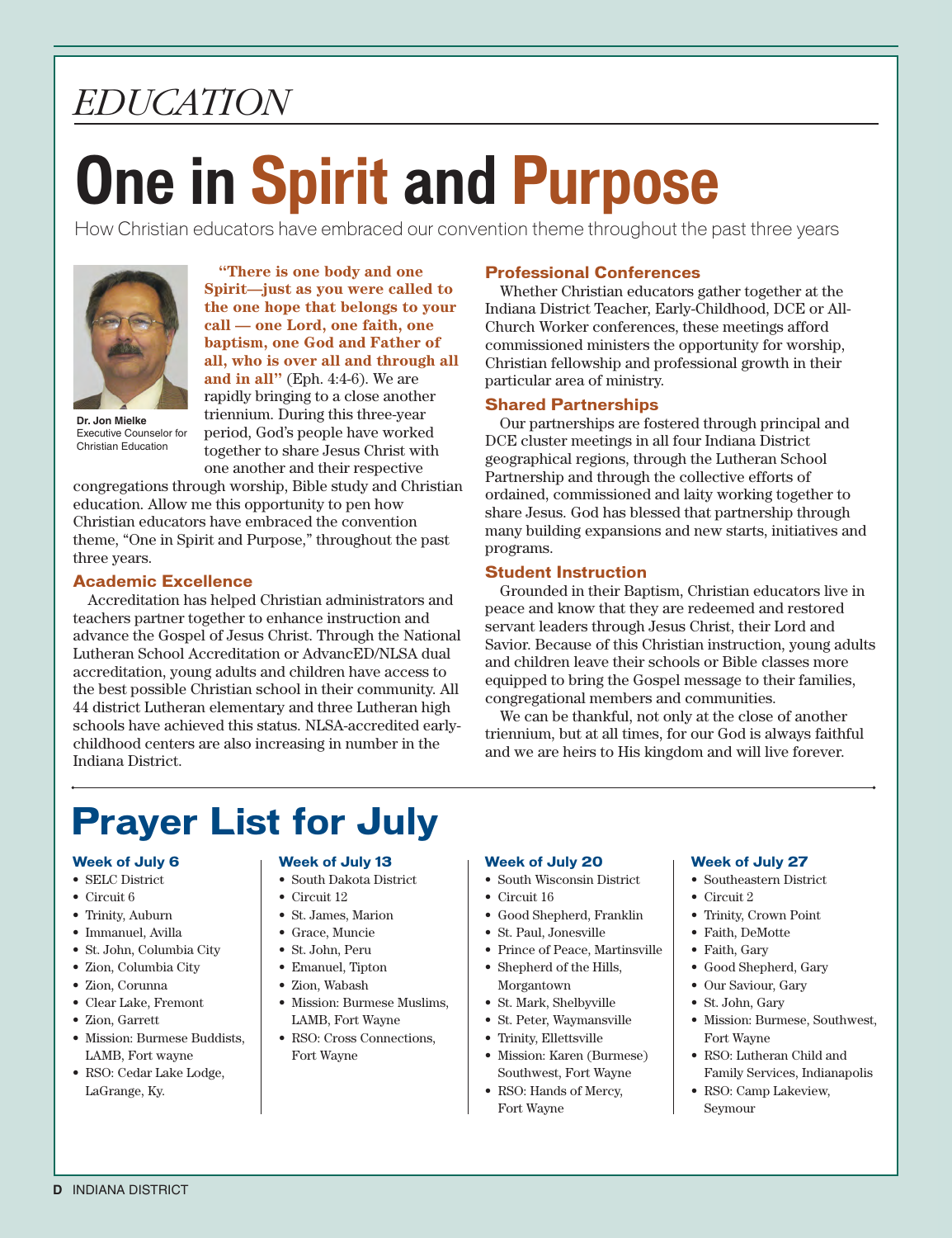# *education INDIANA DISTRICT*



## **SUMMER CAMPS** Uniting friends and families through faith, fitness and fun

A sky full of stars, the beauty of God's creation in the forest, the splash of a friend's cannonball — all this and more await youth and families at many summer camp opportunities this year. Swimming, fishing, canoeing, archery, horseback riding, zip lines, challenge courses — the list goes on and on. Through all these activities, our two affiliated camps — Camp Lutherhaven and Camp Lakeview — provide more than just a chance to dive into all kinds of summer fun. We also invite everyone to unite in one purpose experiencing Jesus' extraordinary love for all people!

In Heb. 12:2, we are told to *"[look] to Jesus, the founder and perfecter of our faith."*

Camp Lutherhaven and Camp Lakeview help kids and families do just that, offering life-giving and lifechanging experiences in the process. Picture this … children, youth and families from different walks of life coming together with one purpose to…

- ▶ **Grow as individuals.** Who am I and where is my life headed?
- ▶ **Advance interpersonal skills.** Make new friends and interact in a healthy, Christian community.
- ▶ **Establish self-confidence and self-esteem.** Learn what I'm good at and be supported and appreciated for who I am.
- ▶ **Develop leadership potential.** Apply what I've learned and help others along the way through words and actions.
- ▶ **Explore faith.** Understand and pursue God's relationship with us through Jesus Christ.
- ▶ **Have tons of fun.** This almost goes without saying, but our well-trained, Christian staff make sure there's nothing boring about any camp experience from eating breakfast to diving into the waters of Lake Muncie or Lutheran Lake.

Working within the confessions of the LCMS, both of our camps also enhance the ministry of our churches by providing the setting and resources for uniting and strengthening the faith of God's people. We do that by providing Christian experiences of growth, inspiration and recreation for people of all ages through a variety of year-round outdoor ministries. We hope that all families will consider joining us at either location as we look into God's Word and see the promises, journeys, trials and faithfulness of Christ this summer.







Grandparents, have you ever thought about sending your grandchildren to camp? A camp experience makes a wonderful gift! To learn more about our camps, please visit **www. camplakeview.com** or **www.lutherhaven.org**.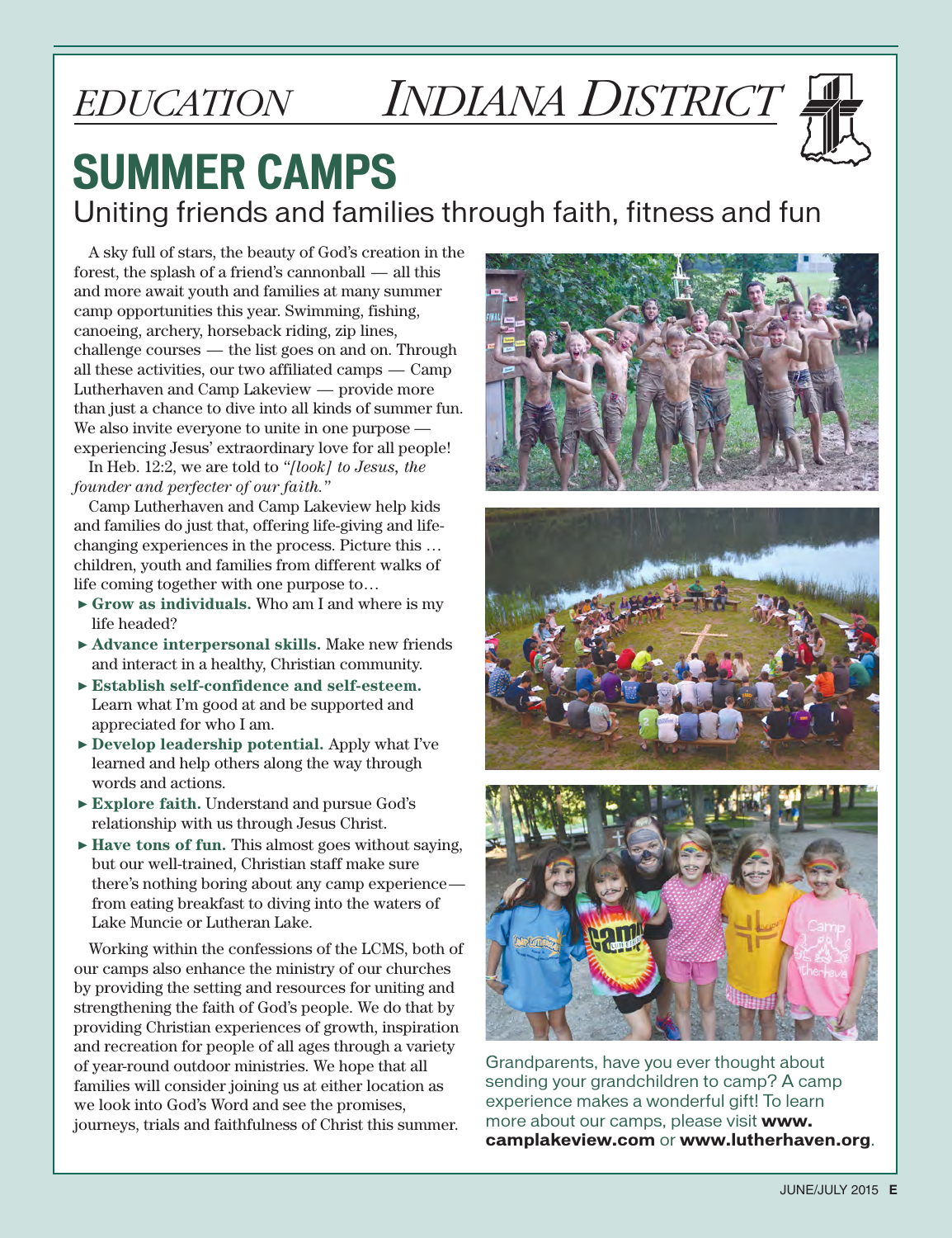### *CELEBRATIONS*

### **June & July Anniversaries** (50 and over)

**Apr. 1** – Mr. and Mrs. Erman Shoemaker, 59, Trinity, Vallonia **Apr. 20** – Mr. and Mrs. Larry Coolman, 52, Holy Cross, Fort Wayne **Apr. 26** – Mr. and Mrs. Dick Wick, 68, Holy Cross, Fort Wayne **Apr. 26** – Mr. and Mrs. Ron Radeke, 57, Holy Cross, Fort Wayne **Apr. 28** – Mr. and Mrs. Bill Goeglein, 64, Holy Cross, Fort Wayne **May 1** – Mr. and Mrs. Jack Hayes, 61, Holy Cross, Fort Wayne **May 2** – Mr. and Mrs. Thomas Diederich, 56, Zion, Garrett **May 3** – Mr. and Mrs. John Zabel, 63, Concordia, Greenwood **May 6** – Mr. and Mrs. John Hay Sr., 65, Holy Cross, Fort Wayne **May 15** – Mr. and Mrs. Robert Boyer, 50, Our Shepherd, Avon **May 26** – Mr. and Mrs. Jim Walston, 61, Trinity, Dillsboro **May 29** – Mr. and Mrs. John Lose, 67, Faith, Louisville **June 1** – Mr. and Mrs. Kenneth Koeneman, 58, St. Paul (Gar Creek), New Haven **June 1** – Mr. and Mrs. John Ryan, 58, Calvary, Indianapolis June 1 - Mr. and Mrs. Delbert Tormoehlen, 57, Immanuel, Seymour **June 2** – Mr. and Mrs. Wilbur Knipstein, 59, Mount Calvary, Fort Wayne **June 2** – Mr. and Mrs. Franklin Noll, 59, Zion, Decatur **June 2** – Mr. and Mrs. Roger Pollock, 53, Zion, Decatur **June 2** – Mr. and Mrs. Donald Spray, 52, St. Peter's, Brownstown **June 2** – Mr. and Mrs. James Hurt, 52, Immanuel, Seymour **June 3** – Mr. and Mrs. Bruce Mater, 65, Grace, New Albany **June 3** – Mr. and Mrs. Harlan Heinze, 54, St. John, Lanesville **June 3** – Mr. and Mrs. Gerald Korff, 54, Trinity, Darmstadt **June 4** – Mr. and Mrs. Virgil Laaker, 60, St. John's, Farmers Retreat **June 4** – Rev. and Mrs. Gene Brunow, 55, Emmanuel, Fort Wayne **June 4** – Mr. and Mrs. David Leonard, 55, Trinity, Hobart **June 4** – Rev. and Mrs. Robert Reinhardt, 55, Our Redeemer, Evansville **June 5** – Mr. and Mrs. Richard Bohnke, 66, St. John, Monroeville **June 5** – Mr. and Mrs. Paul Busse Jr., 60, Zion, Decatur **June 5** – Mr. and Mrs. Franklin Furr, 55, St. Paul, Denham **June 5** – Rev. and Mrs. David Albertin, 50, Immanuel, Michigan City **June 5** – Mr. and Mrs. Richard Glusenkamp, 50, St. Paul's, Fort Wayne **June 5** – Rev. and Mrs. Daniel May, 50, Emmanuel, Fort Wayne **June 6** – Rev. and Mrs. Harvey Lange, 63, Calvary, Indianapolis **June 6** – Mr. and Mrs. Charles Clark, 54, Redeemer, Seymour **June 6** – Mr. and Mrs. Thomas West, 53, St. Paul's, Fort Wayne **June 6** – Mr. and Mrs. Hugo Bietz, 51, Holy Cross, Fort Wayne **June 6** – Mr. and Mrs. Marlin Culy, 51, Emmanuel, Fort Wayne **June 7** – Mr. and Mrs. James Merriman, 62, St. Paul (Preble), Decatur **June 7** – Mr. and Mrs. Ned Hall, 57, Immanuel, Avilla **June 7** – Mr. and Mrs. Lawrence Koss, 56, Grace, Muncie **June 8** – Mr. and Mrs. Eston Hathaway, 57, Carmel **June 8** – Mr. and Mrs. Stanley Hill, 57, Immanuel, Seymour **June 9** – Mr. and Mrs. Bernard Emkes, 69, Zion, Seymour **June 9** – Mr. and Mrs. Dick Hercamp, 58, St. John's, White Creek **June 9** – Mr. and Mrs. Dick Posewitz, 53, Our Redeemer, Evansville **June 9** – Mr. and Mrs. Dave Hockemeyer, 52, St. John, Monroeville **June 9** – Mr. and Mrs. Jim Schwengel, 52, Our Redeemer, Evansville **June 10** – Mr. and Mrs. Dean Blackwell, 55, St. Peter's, Brownstown **June 11** – Mr. and Mrs. Elmer Klinstiver, 61, Grace, New Albany **June 11** – Mr. and Mrs. Carl Witte, 60, St. Peter's, Fort Wayne **June 12** – Mr. and Mrs. Herman Hackman 66, Zion, Seymour **June 12** – Mr. and Mrs. Art Diesing, 61, Concordia, Louisville **June 12** – Mr. and Mrs. Glenn Kanning, 61, Holy Cross, Fort Wayne **June 12** – Mr. and Mrs. Charles Nichols, 60, St. Peter's, Brownstown **June 12** – Mr. and Mrs. Bill Culbertson, 50, Carmel **June 12** – Mr. and Mrs. Ron Brink, 50, Calvary, Indianapolis **June 12** – Mr. and Mrs. Paul Noel, 50, Grace, New Albany **June 12** – Mr. and Mrs. Arnold Schroeder, 50, Trinity, Hobart **June 12** – Mr. and Mrs. Wayne Darlage, St. Peter, Waymansville **June 12** – Mr. and Mrs. Ronald Toburen, 50, St. Peter, Waymansville **June 13** – Mr. and Mrs. Darwin Horine, 56, Emmanuel, Fort Wayne **June 13** – Mr. and Mrs. Homer Keifer Jr., 56, Zion, Woodburn **June 13** – Mr. and Mrs. Tom Steiner, 51, Faith, DeMotte

**June 13** – Mr. and Mrs. John Walls, 51, Grace, New Albany **June 13** – Mr. and Mrs. Dan Kendall, 50, Calvary, Indianapolis **June 14** – Mr. and Mrs. Walter Somers, 63, Trinity, Darmstadt **June 14** – Mr. and Mrs. Walt Baur, 61, Immanuel, Michigan City **June 14** – Mr. and Mrs. Gene Bruns, 57, Carmel **June 14** – Mr. and Mrs. Larry Woodruff, 54, Zion, New Palestine **June 14** – Mr. and Mrs. Wilbur Fenneberg, 51, Zion, Seymour **June 15** – Mr. and Mrs. Fred Graft, 64, Holy Cross, Fort Wayne **June 15** – Mr. and Mrs. Alfred Fenneberg, 57, Immanuel, Seymour **June 15** – Mr. and Mrs. Donald Gambrel, 53, Zion, Seymour **June 15** – Mr. and Mrs. Robert Layman, 52, Emmanuel, Fort Wayne **June 15** – Mr. and Mrs. Raymond Mikulka, 52, Trinity Memorial, **Merrillville June 16** – Mr. and Mrs. Harold Kysar, 69, Immanuel, Seymour **June 16** – Mr. and Mrs. Don Mansfield, 67, Trinity Memorial, Merrillville **June 16** – Mr. and Mrs. Richard Nielsen, 65, St. Peter, North Judson **June 16** – Mr. and Mrs. Charles Ewen, 53, Trinity, Hobart **June 16** – Rev. and Mrs. Harold Linn, 53, Concordia, Louisville **June 16** – Mr. and Mrs. Albert Umbach, 53, Our Redeemer, Evansville **June 16** – Mr. and Mrs. Earl Pottschmidt, 52, St. Peter's, Brownstown **June 17** – Mr. and Mrs. Charlie Klenke, 65, Mount Calvary, Fort Wayne **June 17** – Mr. and Mrs. Elmer Pruss, 65, St. John's, Farmers Retreat **June 17** – Mr. and Mrs. James Croxton, 59, Emmanuel, Fort Wayne **June 17** – Mr. and Mrs. Omer Hackman, 59, St. Peter's, Brownstown **June 17** – Mr. and Mrs. Ken Springer, 59, Mount Calvary, Fort Wayne **June 17** – Mr. and Mrs. Ron Glaser, 55, Concordia, Louisville **June 17** – Mr. and Mrs. Herb Stugart, 54, Carmel **June 18** – Mr. and Mrs. Peter Vitkus, 66, Carmel **June 18** – Mr. and Mrs. Larry Jupin, 60, Calvary, Indianapolis **June 18** – Mr. and Mrs. Bates McIndoe, 60, Carmel **June 18** – Mr. and Mrs. Russell Owen, 55, Immanuel, Michigan City **June 18** – Mr. and Mrs. Anthony Schultz, 55, Heritage, Valparaiso **June 18** – Mr. and Mrs. Thomas Starke, 55, St. Paul's, Fort Wayne **June 18** – Rev. and Mrs. Richard Wilkie, 50, St. John's, Farmers Retreat **June 18** – Mr. and Mrs. William Walker, 55, Grace, Muncie **June 19** – Mr. and Mrs. Ted Baer, 50, Carmel **June 19** – Rev. and Mrs. John Hamer, 50, St. Paul's, Fort Wayne **June 20** – Mr. and Mrs. Paul Hoppe, 67, Holy Cross, Fort Wayne **June 20** – Mr. and Mrs. Tom Buuck, 62, Zion, Friedheim **June 20** – Mr. and Mrs. Paul Filter, 51, Trinity, Dillsboro **June 20** – Mr. and Mrs. Denis Peters, 51, Holy Cross, Fort Wayne **June 20** – Mr. and Mrs. Butch Werner, 51, Heritage, Valparaiso **June 20** – Mr. and Mrs. William Kirsch, 50, St. Paul's, Evansville **June 20** – Mr. and Mrs. David Zolman, 50, Zion, Wabash **June 21** – Mr. and Mrs. James Beery, 68, Zion, Decatur **June 21** – Mr. and Mrs. Al Wick, 63, Holy Cross, Fort Wayne **June 21** – Mr. and Mrs. Junior Wessel, 62, St. Peter's, Brownstown **June 22** – Dr. and Mrs. Charles Freudenberg, 63, Our Redeemer, Evansville **June 22** – Mr. and Mrs. Nolan Griffiths, 58, Zion, Decatur **June 22** – Mr. and Mrs. Jesse Boyer, 58, Immanuel, Seymour **June 22** – Mr. and Mrs. Pete Rump, 58, Carmel **June 22** – Mr. and Mrs. Herb Hoeltke, 52, Concordia, Greenwood **June 22** – Mr. and Mrs. Vernon Werling, 52, St. Paul (Gar Creek), New Haven **June 23** – Mr. and Mrs. Ed Durr, 59, Concordia, Louisville **June 23** – Mr. and Mrs. Wayne Smith, 58, Grace, New Albany **June 23** – Mr. and Mrs. Donald Rekeweg, 53, Zion, Woodburn **June 24** – Mr. and Mrs. Donald Witte, 65, St. Paul's, Fort Wayne **June 24** – Mr. and Mrs. Harold Atkinson, 59, Zion, Wabash **June 25** – Mr. and Mrs. Robert Fischer, 66, St. Paul's, Evansville **June 25** – Mr. and Mrs. Gene Stewart, 60, St. John, Lanesville **June 25** – Mr. and Mrs. Edwin Braun Sr., 55, Emmanuel, Fort Wayne **June 25** – Mr. and Mrs. Carroll L. Hooton, 55, St. Paul's, Cross Plains **June 26** – Mr. and Mrs. Don Macke, 67, Holy Cross, Fort Wayne **June 26** – Mr. and Mrs. Jerry Fish, 55, Immanuel, Seymour **June 26** – Rev. and Mrs. Richard Lewer, 55, Zion, New Palestine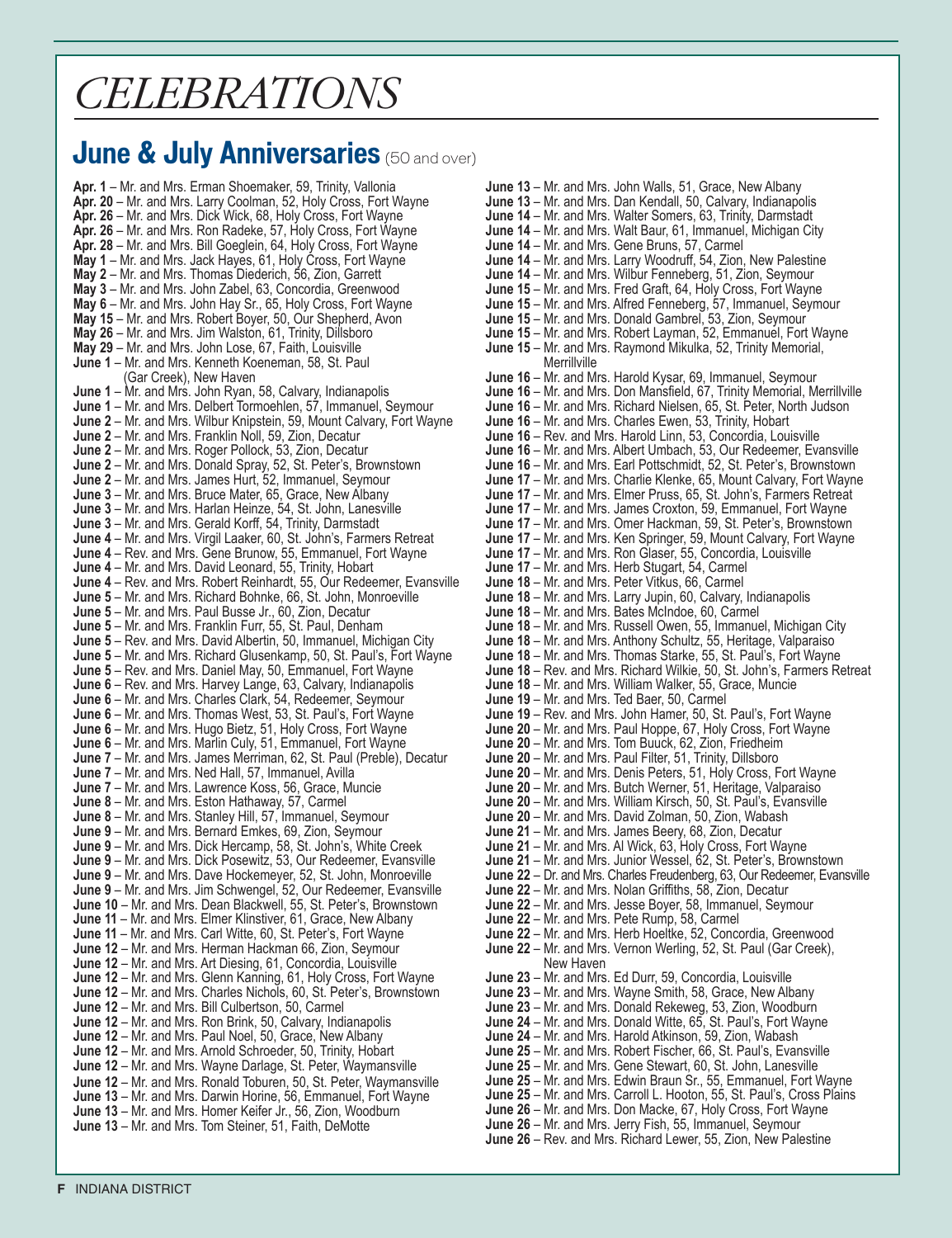### *celebrations*

### **June & July Anniversaries** (50 and over)



**June 26** – Mr. and Mrs. Al Davis, 50, Zion, Seymour **June 26** – Mr. and Mrs. Ron Miller, 50, Zion, Seymour **June 27** – Mr. and Mrs. Alton Reininga, 73, Trinity, Darmstadt **June 27** – Mr. and Mrs. Robert Scheumann, 62, St. John (Bingen), **Decatur June 27** – Mr. and Mrs. Bill Arnold, 56, Faith, DeMotte **June 27** – Mr. and Mrs. Vince Backs, 51, Mount Calvary, Fort Wayne **June 27** – Mr. and Mrs. Don Weidler, 51, Zion, Decatur **June 27** – Rev. and Mrs. Leonard Neumann, 50, Concordia, Greenwood **June 28** – Mr. and Mrs. Fred Bieberich, 68, St. Paul (Preble), Decatur **June 28** – Mr. and Mrs. Dale Burbrink, 57, St. John's, White Creek **June 28** – Rev. and Mrs. Gerard Isenberg, 57, Trinity Memorial, Merrillville. **June 28** – Mr. and Mrs. Dan Grotelueschen, 51, Zion, New Palestine **June 29** – Mr. and Mrs. Ed Kasting, 57, Redeemer, Seymour **June 29** – Mr. and Mrs. Alvin Otte, 57, Immanuel, Seymour **June 29** – Mr. and Mrs. Gerald Smith, 52, St. Paul's, Fort Wayne **June 29** – Mr. and Mrs. Elmer Al Wills, 51, Trinity Memorial, Merrillville **June 30** – Mr. and Mrs. Fred Roeder, 66, Our Redeemer, Evansville **June 30** – Mr. and Mrs. Ken Lewis, 59, Faith Louisville **June 30** – Mr. and Mrs. Paul Parker Sr., 52, Emmanuel, Fort Wayne **July 1** – Mr. and Mrs. George Moeller, 64, Heritage, Valparaiso **July 1** – Mr. and Mrs. Kenneth Augenstein, 59, Martini, New Haven **July 1** – Mr. and Mrs. Richard Noblitt, 65, St. John's, White Creek **July 2** – Mr. and Mrs. Don Kroeger, 60, Carmel **July 2** – Mr. and Mrs. Melvin Rahe, 55, Shepherd of the Hills, **Georgetown July 3** – Mr. and Mrs. Clifford Sierp, 67, Immanuel, Seymour **July 4** – Mr. and Mrs. Arlen Levenhagen, 50, Our Shepherd, Avon **July 4** – Mr. and Mrs. John Moeller, 50, Zion, Wabash **July 5** – Mr. and Mrs. Joe Krauter, 63, Carmel **July 5** – Mr. and Mrs. Hilbert Huston, 62, St. Paul's, Evansville **July 6** – Mr. and Mrs. Ed Gutt, 63, Heritage, Valparaiso **July 6** – Mr. and Mrs. Bob Dybcio, 62, Faith, DeMotte **July 7** – Mr. and Mrs. William Bartels, 70, Immanuel, Michigan City **July 7** – Mr. and Mrs. Ralph Kerwin, 53, Carmel **July 8** – Mr. and Mrs. Marvin Schroeder, 70, Emanuel, New Haven **July 8** – Mr. and Mrs. David Baals, 54, Emmaus, Fort Wayne **July 8** – Mr. and Mrs. Marlow Hecht, 54, St. Paul's, Fort Wayne **July 8** – Mr. and Mrs. Lynn Trautman, 53, Carmel **July 9** – Dr. and Mrs. Norm Townley, 60, Carmel **July 9** – Mr. and Mrs. Don Nicole, 55, Holy Cross, Fort Wayne **July 10** – Mr. and Mrs. Richard Glenna, 50, Zion, Decatur **July 11** – Mr. and Mrs. Bob Stahlhut, 70, Our Shepherd, Avon **July 11** – Mr. and Mrs. Ron Pivarnik, 56, Faith, DeMotte **July 11** – Mr. and Mrs. William Carlson, 51, Heritage, Valparaiso **July 11** – Rev. and Mrs. Curtis Peters, 50, Concordia, Louisville **July 12** – Mr. and Mrs. Robert Bradtmiller, 63, Emmanuel, Fort Wayne **July 13** – Mr. and Mrs. Lavern Brewer, 58, Zion, Decatur **July 14** – Mr. and Mrs. Kenneth Roop, 64, Zion, Decatur **July 14** – Mr. and Mrs. Floyd Hoppe, 62, St. Peter, North Judson **July 14** – Mr. and Mrs. Paul Domrow, 58, Holy Cross, Fort Wayne **July 14** – Mr. and Mrs. Ray Everson, 53, Concordia, Greenwood **July 14** – Mr. and Mrs. Wally Stremming, 53, Our Redeemer, Evansville **July 15** – Mr. and Mrs. Joseph Hathaway, 65, Emmanuel, Fort Wayne **July 15** – Mr. and Mrs. Victor Terkhorn, 65, Immanuel, Seymour **July 15** – Mr. and Mrs. Bill Featherston, 57, Faith, DeMotte **July 15** – Rev. and Mrs. Weldon Leimer, 54, Epiphany, Westfield **July 15** – Mr. and Mrs. Fay Richert, 60, Martini, New Haven **July 16** – Mr. and Mrs. Don Karbach, 66, Holy Cross, Fort Wayne **July 16** – Mr. and Mrs. Albert Schafer, 60, Our Shepherd, Avon **July 16** – Mr. and Mrs. Bruce Trewartha, 60, Epiphany, Westfield **July 16** – Mr. and Mrs. Tom Morrison, 55, Zion, New Palestine **July 17** – Mr. and Mrs. Frank Becker, 56, St. Paul (Preble), Decatur **July 17** – Mr. and Mrs. Waldo Bultemeier, 51, Zion, Friedheim **July 17** – Mr. and Mrs. Richard Evans, 51, Emmaus, Fort Wayne

| July 18 - Rev. and Mrs. David Graef, 64, Heritage, Valparaiso<br>July 18 - Mr. and Mrs. Bob Scheimann, 61, Holy Cross, Fort Wayne |
|-----------------------------------------------------------------------------------------------------------------------------------|
| July 18 - Mr. and Mrs. Denny Richmond, 51, Holy Cross, Fort Wayne                                                                 |
| July 19 - Mr. and Mrs. Roland Kerr, 57, St. Paul's, Fort Wayne                                                                    |
| July 21 - Mr. and Mrs. Elvin Hormann, 59, Zion, Friedheim                                                                         |
| July 21 - Mr. and Mrs. John Mueller, 53, Holy Cross, Fort Wayne                                                                   |
| July 22 – Mr. and Mrs. Cornelius Van Keppel, 54, Heritage, Valparaiso                                                             |
| July 23 - Mr. and Mrs. Jim Rosendaul, 60, Concordia, Louisville                                                                   |
| July 23 - Mr. and Mrs. John Schamber, 54, Holy Cross, Fort Wayne                                                                  |
| July 24 - Mr. and Mrs. Paul Doenges, 61, Mount Calvary, Fort Wayne                                                                |
| July 24 - Mr. and Mrs. Rabel Newkirk, 60, Immanuel, Seymour                                                                       |
| July 24 - Mr. and Mrs. James Fisher, 50, Immanuel, Michigan City                                                                  |
| July 25 - Mr. and Mrs. Alvin Stahl, 61, St. Peter's, Brownstown                                                                   |
| July 25 - Rev. and Mrs. Henry Loppnow, 56, Grace, New Albany                                                                      |
| July 25 - Mr. and Mrs. Donald Knopf, 56, Emmanuel, Fort Wayne                                                                     |
| July 26 - Mr. and Mrs. James Bauman Sr., 57, Zion, Garrett                                                                        |
| July 27 - Mr. and Mrs. Jim Deppen, 56, Concordia, Louisville                                                                      |
| July 27 - Mr. and Mrs. Jerry Knudtson, 52, Grace, New Albany                                                                      |
| July 27 - Mr. and Mrs. Herb Koerselman, 52, Concordia, Louisville                                                                 |
| July 28 - Mr. and Mrs. Jon Means, 53, Zion, New Palestine                                                                         |
| July 28 - Mr. and Mrs. Jerry Christopher, 52, Immanuel, Seymour                                                                   |
| July 28 - Mr. and Mrs. Jim Dunaway, 52, Calvary, Indianapolis                                                                     |
| July 29 - Mr. and Mrs. Ronal Price, 55, Calvary, Indianapolis                                                                     |
| <b>July 29</b> – Mr. and Mrs. Paul Meyer, 54, St. Paul, Cross Plains                                                              |
| <b>July 30</b> – Mr. and Mrs. Dale Carrell, 65, St. Paul's, Evansville                                                            |
| July 30 - Mr. and Mrs. Dick Hess, 60, Holy Cross, Fort Wayne                                                                      |
| July 30 - Mr. and Mrs. Robert Brandt, 54, Zion, New Palestine                                                                     |
| <b>July 30</b> – Mr. and Mrs. Tom Cowans, 53, Zion, Decatur                                                                       |
| July 31 - Dr. and Mrs. Richard Schnute, 66, Carmel                                                                                |
| July 31 - Mr. and Mrs. Robert Bowen, 60, Zion, Decatur                                                                            |
| July 31 - Mr. and Mrs. Donald Mathias, 55, St. John's, Farmers Retreat                                                            |
| July 31 - Mr. and Mrs. Wayne Deig, 50, St. Paul's, Evansville                                                                     |
| July 31 - Mr. and Mrs. William Harris, 50, Zion, Woodburn                                                                         |

### **Calendar of Events**

**June 14 – 27...** Christ Academy – High School, CTS, Fort Wayne

**June 15 – 19...** Basic Level Organist Workshop, CTS, Fort Wayne

- **June 22 26...** Intermediate Level Organists Workshop, CTS, Fort Wayne
- **June 25 26...** Indiana District Convention, Grand Wayne Center, Fort Wayne
- **July 9 12...** Phoebe Academy High School, CTS, Fort Wayne
- **July 23 24...** Ind. District Administrators' Conf., Brown County State Park
- **Nov. 9 10...** Indiana District All Worker Conference, Sheraton, Indianapolis